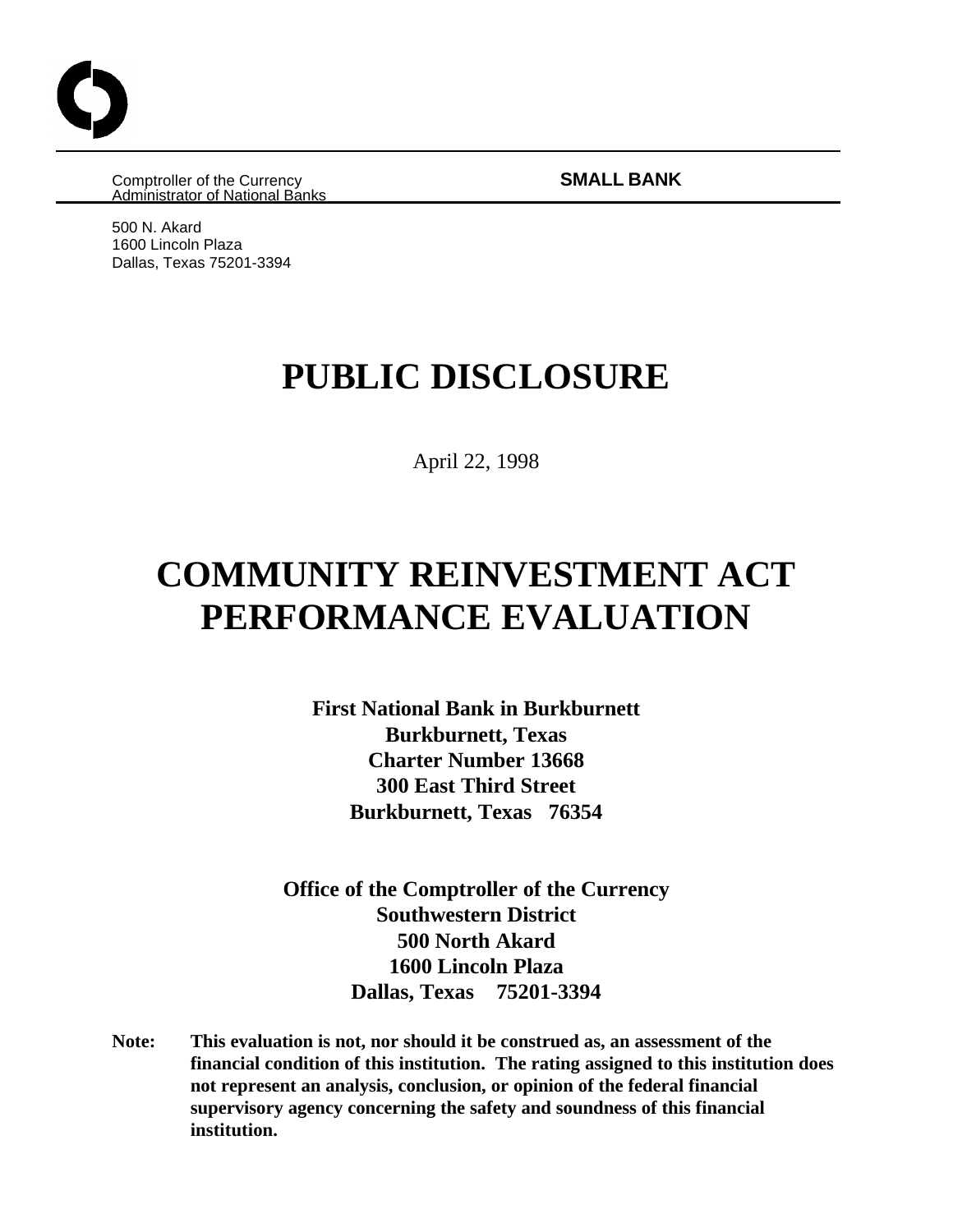# **General Information**

The Community Reinvestment Act (CRA) requires each federal financial supervisory agency to use its authority, when examining financial institutions subject to its supervision, to assess the institution's record of meeting the credit needs of its entire community, including low- and moderate-income neighborhoods, consistent with safe and sound operation of the institution. Upon conclusion of such examination, the agency must prepare a written evaluation of the institution's record of meeting the credit needs of its community.

This document is an evaluation of the CRA performance of **First National Bank in Burkburnett, Burkburnett, Texas**, prepared by The Office of the Comptroller of the Currency, the institution's supervisory agency, as of April 22, 1998. The agency rates the CRA performance of an institution consistent with the provisions set forth in Appendix A to 12 C.F.R. Part 25.

### **Institution's CRA Rating:** This institution is rated "**Satisfactory**"

First National Bank in Burkburnett, Burkburnett, Texas (FNBB) actively seeks to make loans in its assessment area. Fees and charges assessed for loan products are reasonable and allow credit to be affordable to all segments of the assessment area. The loan-to-deposit ratio is higher than all other national and state chartered banks in the assessment area. Banking facilities and hours are adequate and serve the needs of the assessment area.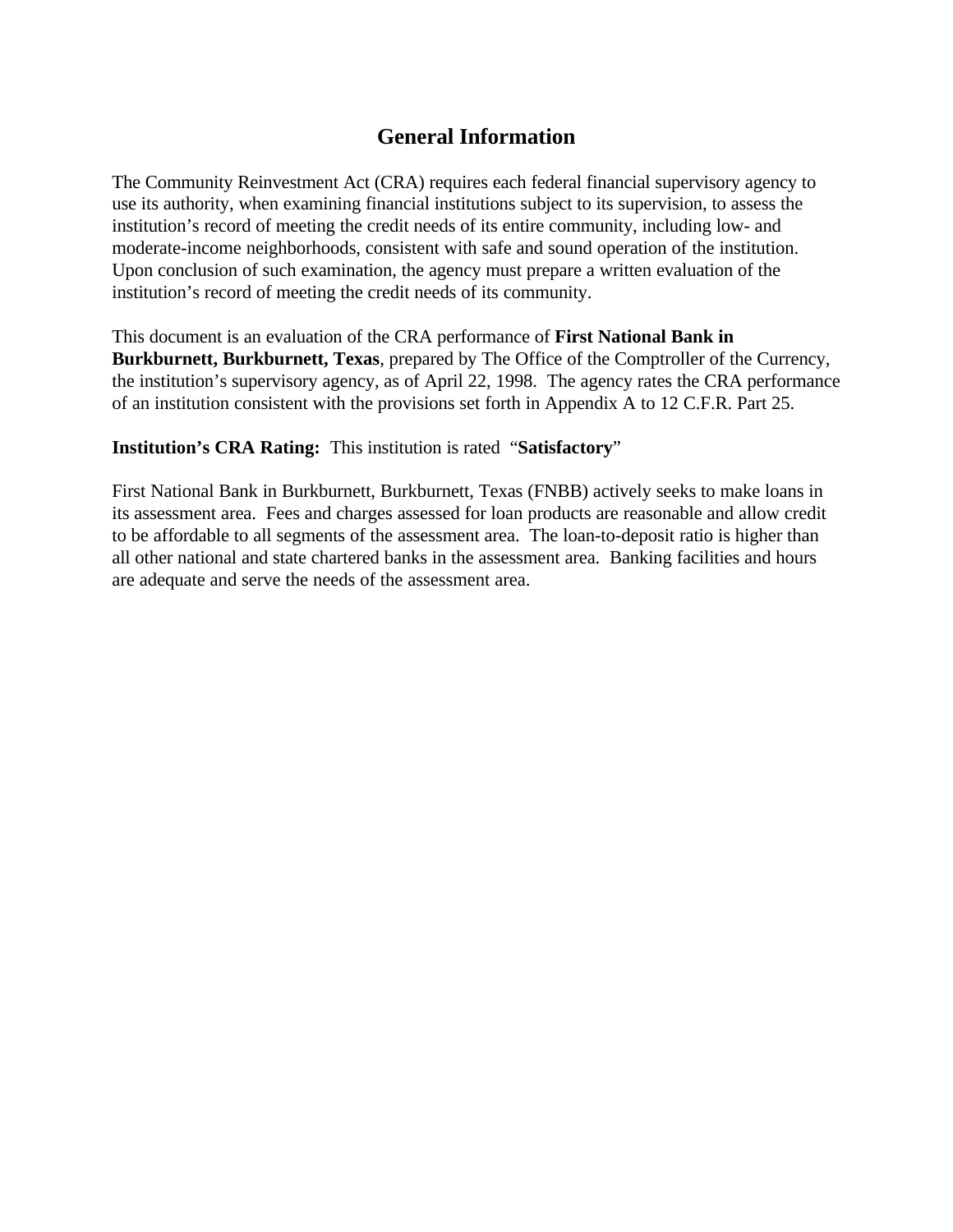The following table indicates the performance level of First National Bank in Burkburnett, Burkburnett, Texas, with respect to each of the five performance criteria.

| <b>Small</b><br><b>Institution</b><br><b>Assessment</b><br><b>Criteria</b>                           | <b>First National Bank in Burkburnett</b><br><b>Performance Levels</b> |                                                                  |                                                                                           |  |
|------------------------------------------------------------------------------------------------------|------------------------------------------------------------------------|------------------------------------------------------------------|-------------------------------------------------------------------------------------------|--|
|                                                                                                      | <b>Exceeds Standards</b><br>for Satisfactory<br><b>Performance</b>     | <b>Meets Standards</b><br>for Satisfactory<br><b>Performance</b> | <b>Does Not Meet</b><br><b>Standards for</b><br><b>Satisfactory</b><br><b>Performance</b> |  |
| Loan-to-<br>deposit ratio                                                                            | X                                                                      |                                                                  |                                                                                           |  |
| Lending in<br>assessment<br>area                                                                     |                                                                        | X                                                                |                                                                                           |  |
| <b>Lending to</b><br>borrowers of<br>different<br>incomes and to<br>businesses of<br>different sizes |                                                                        | $\mathbf{X}$                                                     |                                                                                           |  |
| Geographic<br>distribution of<br>loans                                                               |                                                                        | $\mathbf X$                                                      |                                                                                           |  |
| <b>Response to</b><br>complaints                                                                     | No complaints were received since the prior examination                |                                                                  |                                                                                           |  |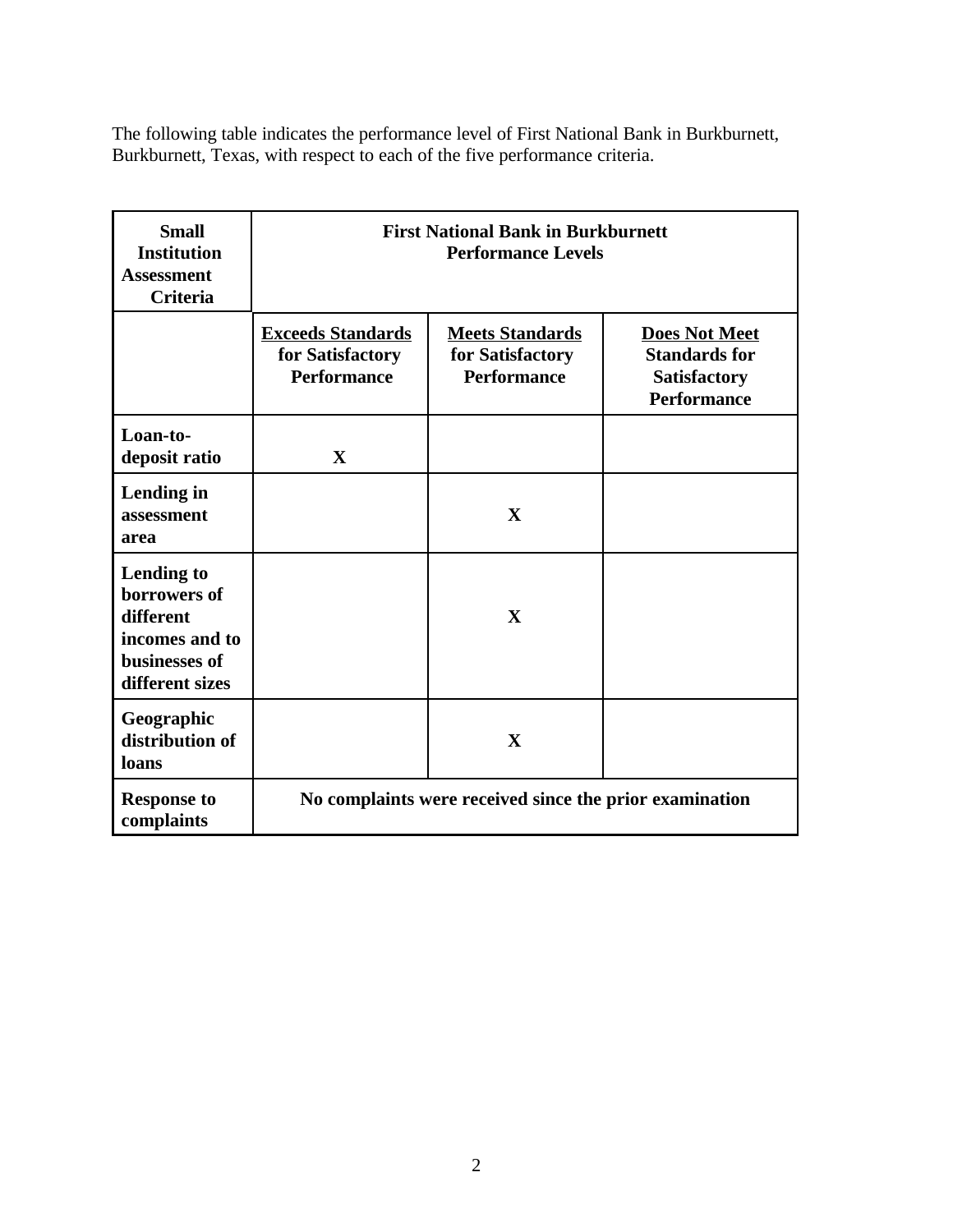## **Description of Institution**

First National Bank in Burkburnett (FNBB), is a full-service financial institution. FNBB is wholly-owned by First Burkburnett Bancshares, Incorporated. First Burkburnett Bancshares is wholly owned by First Burkburnett Nevada Financial Corporation. FNBB has total assets of \$87 million. In the previous CRA public evaluation dated August 29, 1995, FNBB was rated Outstanding.

FNBB has two locations. The main office is located at 300 East Third in Burkburnett, Texas. A branch office is located at 4100 Kell Boulevard in Wichita Falls, Texas. Wichita Falls is located approximately 13 miles south along Interstate Highway 44. Hours of operation vary at each location, with the Wichita Falls location open six days weekly. Automatic teller machines located at the Wichita Falls branch and 200 South Red River Expressway in Wichita Falls provide 24 hour deposit and withdrawal services. Automatic teller machines with 24-hour withdrawal services only are located at 311 South Avenue D in Burkburnett, and at 3103 Kemp Boulevard in Wichita Falls.

Various loan products are structured to serve the needs of the assessment area. FNBB has developed an active residential mortgage lending program that offers several different loan products. Long-term fixed rate loans secured by 1-4 family residential properties represent a large portion of total loans outstanding. Residential mortgages secured by 1-4 family dwellings comprised 52% of total loans as of 12/31/97. Actual residential mortgages originated were much greater. However, approximately \$62 million were sold to the secondary market and are not included in this percentage.

Commercial loans to businesses located in the assessment area are a secondary loan product. Commercial loans comprised 14% of total loans as of 12/31/97. Based upon a sample of loans reviewed during this examination, loans to businesses with gross revenues of \$1 million or less (small businesses) represent 90% of commercial loans originated. Consumer loans secured by automobiles, consumer products, and those granted on an unsecured basis are also available to borrowers residing in the assessment area. Consumer loans totaled 13% of total loans as of 12/31/97.

There are no financial, legal or economic impediments impacting FNBB's ability to meet the requirements of the CRA.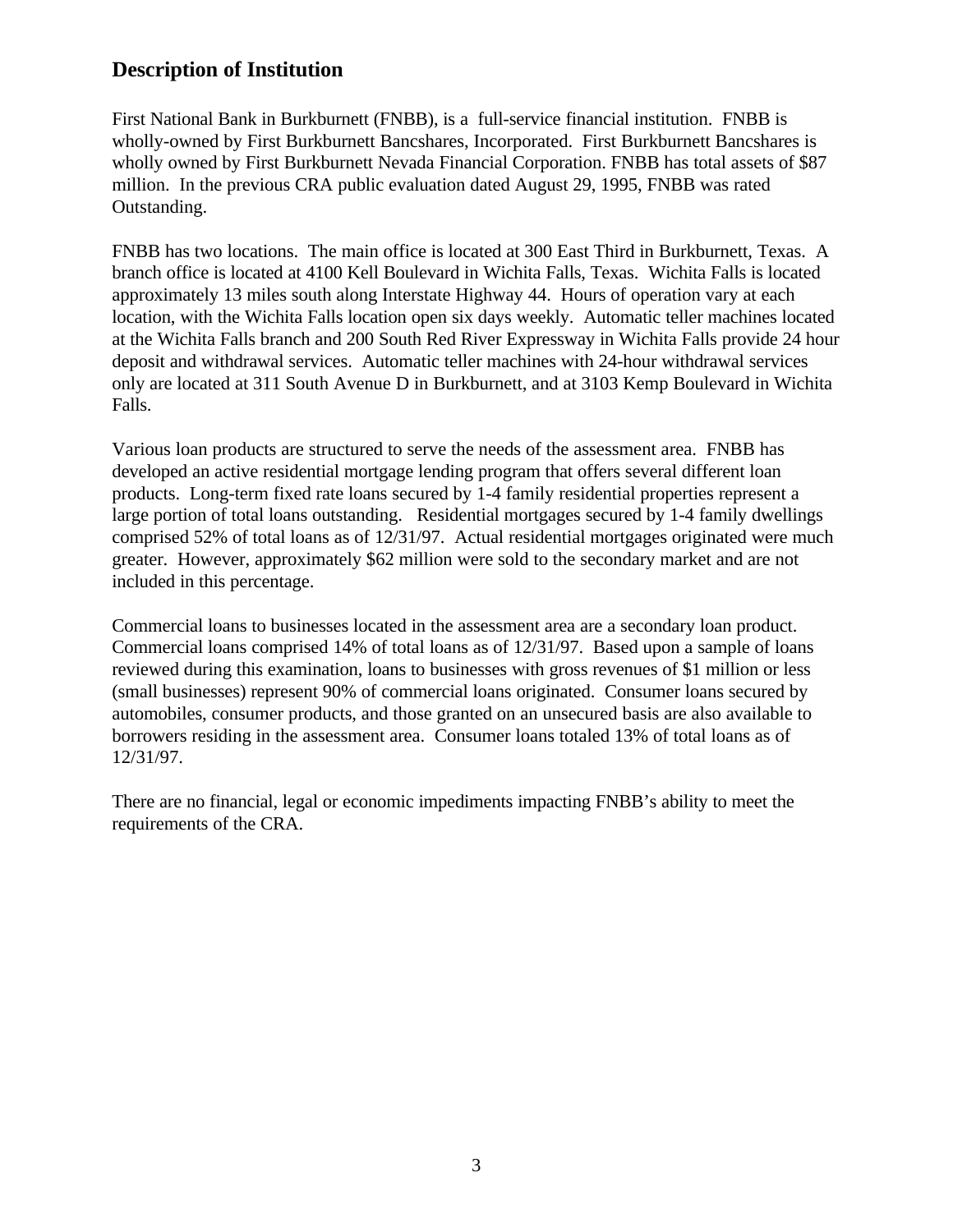#### **Description of Assessment Area**

FNBB's assessment area is the county of Wichita, Texas. Wichita Falls is the largest city in the assessment area. There are other small cities and towns located within the assessment area as well. Several other financial institutions operate within the assessment area.

Major employers in the assessment area include: a United States Air Force base; PPG; Howmet; Cryovac; United Regional Health Care; and Superior Pallet. Since Burkburnett is near the Oklahoma border, a small number of customers from outside the assessment area commute to work and seek banking services in the assessment area.

The average income of \$36,600 for the assessment area is based upon the weighted average family income for the metropolitan statistical area of Wichita Falls. This includes the counties of Wichita and Archer. The income information is based on the 1997 Housing and Urban Development (HUD) statistics. FNBB's assessment area does not arbitrarily exclude low-ormoderate income census tracts. The assessment area meets the requirements established by the Community Reinvestment Act. The chart below illustrates a breakout of the census tracts by income characteristics.

| <b>Census Tract</b><br><b>Income Characteristics</b> | # of<br><b>Tracts</b> | <b>Population</b> | $%$ of<br><b>Population</b> | # of<br><b>Households</b> | $%$ of<br><b>Households</b> |
|------------------------------------------------------|-----------------------|-------------------|-----------------------------|---------------------------|-----------------------------|
| <b>LOW INCOME</b><br>(<50% of MSA Median)            | 5                     | 6,898             | 5.6%                        | 2,566                     | 5.6%                        |
| <b>MODERATE INCOME</b><br>(50-79% of MSA Median)     | 10                    | 28,180            | 23.0%                       | 9,670                     | 21.3%                       |
| <b>MIDDLE INCOME</b><br>(80%-119% of MSA Median)     | 15                    | 59,921            | 49.0%                       | 22,049                    | 48.6%                       |
| <b>UPPER INCOME</b><br>$\approx$ 120% of MSA Median) | 8                     | 27,379            | 22.4%                       | 11,099                    | 24.5%                       |
| <b>Totals</b>                                        | 38                    | 122,378           | 100.0%                      | 45,384                    | 100%                        |

## **Chart #1**

 $#$  = Number % = Percentage

**Source: 1990 Census Bureau Statistics**

As illustrated by the Chart #1, a substantial majority of the population and households reside in middle and upper income census tracts. The total population for the assessment area was approximately 122 thousand as of the 1990 census. Approximately 81% of households in the assessment area are one-to-four family units. The average housing cost is approximately \$51 thousand. Average monthly rental cost is approximately \$359 according to 1990 census data.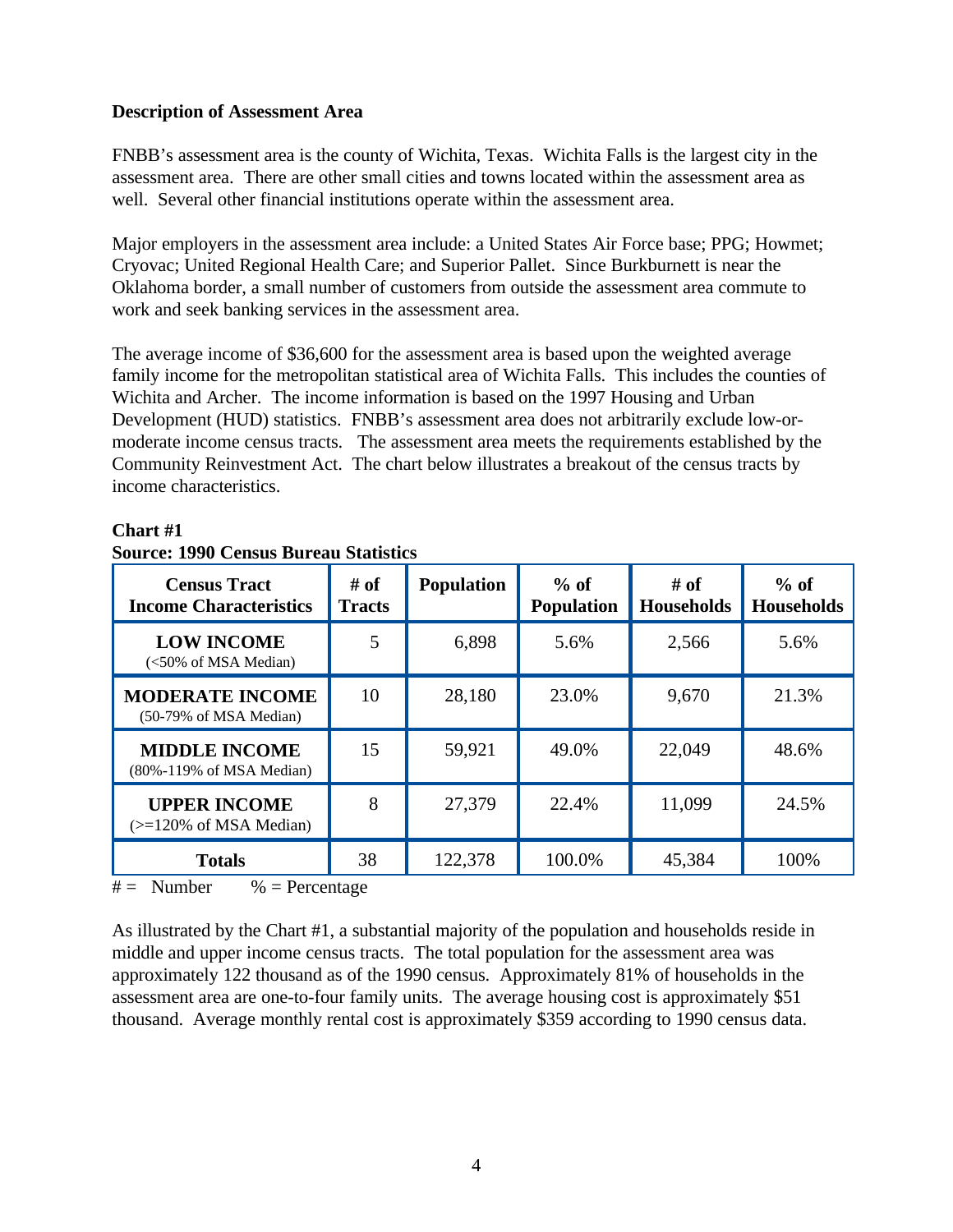Unlike Chart #1, which shows the number of households in each low, moderate, middle or upper income census tract, Chart #2 illustrates the number of households by income levels within the census tracts.

| <b>Census Tract</b><br>Income<br><b>Characteristics</b> | Low<br>Income<br>Households | Moderate<br>Income<br>Households | Middle<br>Income<br>Households | Upper<br>Income<br>Households |
|---------------------------------------------------------|-----------------------------|----------------------------------|--------------------------------|-------------------------------|
| <b>LOW INCOME</b><br>$(< 50\%$ of MSA Median)           | 1,504                       | 410                              | 351                            | 301                           |
| <b>MODERATE INCOME</b><br>(50%-119% Of MSA Median)      | 3,519                       | 2,093                            | 2,047                          | 2,011                         |
| <b>MIDDLE INCOME</b><br>(80%-119% Of MSA Median)        | 4,295                       | 3,295                            | 4,536                          | 9,924                         |
| <b>UPPER INCOME</b><br>$(>=120\%$ Of MSA Median)        | 1,726                       | 1,283                            | 1,717                          | 6,373                         |
| <b>TOTALS</b>                                           | 11,044<br>20.5%             | 7,081<br>17.9%                   | 8,651<br>22.0%                 | 18,609<br>39.7%               |

# **Chart #2 Source: 1990 Census Bureau Statistics**

Approximately 20% of all households in the assessment area are low income. The population of moderate income households is approximately 18%. Low income households are disbursed within all census tracts with the largest percentage residing in middle income census tracts. The largest percentage of moderate income households also reside in middle income census tracts.

## **Conclusions with Respect to Performance Criteria**

FNBB's average loan-to-deposit ratio exceeds the standards for satisfactory performance when compared to other national and state banks in the assessment area. FNBB has an average loan-todeposit ratio of 75.5% for the previous 12 quarterly periods ending 12/31/97. The average loanto-deposit ratios for other banks chartered in the assessment area are substantially lower, ranging from a low of 35.9% to a high of 62.1%. As of 12/31/97, FNBB's loan-to-deposit ratio was 69.6%. Additionally, FNBB originated and sold approximately \$62 million in 1-4 family mortgages that are not included in the loan-to-deposit ratio.

Lending in the assessment area meets the standards for satisfactory performance. The majority of loans originated during 1996 and 1997 are within the assessment area. A sample of 999 mortgage loans originated between 1/1/96 and 12/31/97, showed 94% are within the assessment area. A sample of commercial loans originated between 1/1/96 and 12/31/97, indicated 90% of the number of loans originated are to businesses located in the assessment area. Chart #3 illustrates the numbers, dollars and percentages of loans in the assessment area obtained from the loan samples.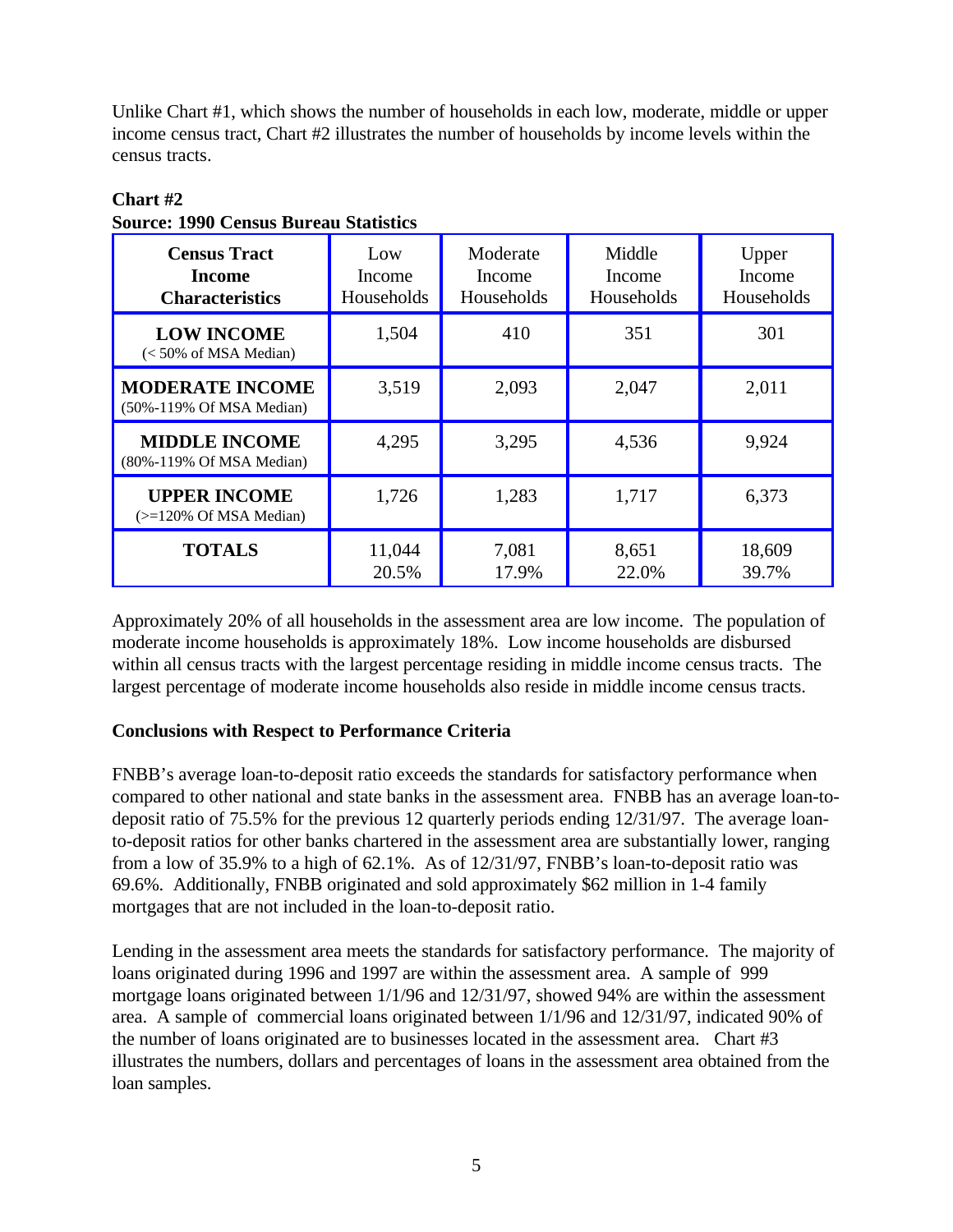### **Chart #3 Source: Loan Sample**

|                           | (in thousands)                           |                              |                                                |                                                       |
|---------------------------|------------------------------------------|------------------------------|------------------------------------------------|-------------------------------------------------------|
| <b>Loan Type</b>          | # in<br><b>Assessment</b><br><b>Area</b> | $%$ in<br>Assessment<br>Area | <b>Dollars in</b><br><b>Assessment</b><br>Area | $%$ of<br><b>Dollars</b> in<br><b>Assessment Area</b> |
| <b>One-to-Four Family</b> | 940                                      | 94%                          | 58,409                                         | 96%                                                   |
| <b>Business Loans</b>     | 35                                       | 90%                          | 1,818                                          | 56%                                                   |

FNBB meets the standards for satisfactory performance in lending to borrowers and businesses of different income levels. Loans to low income borrowers secured by 1-4 family dwellings totaled 5% of the number of loans originated. Loans to moderate income borrowers totaled 11% of the number of loans originated. This level of lending, although not comparable to the population of low and moderate income households (Chart #1) in the assessment area, exceeds all other lenders in the assessment area during 1996 (most recent data available for comparison).

Lending to small businesses meets the standards for satisfactory performance. Small businesses are defined by the CRA regulation as businesses with annual gross revenues of \$1 million or less. Approximately 90% of all commercial loans sampled (Chart #4), were extended to small businesses.

| <b>Source: Commercial Loan Sample</b>                                                    |                |                    |                                | (in thousands)                           |  |
|------------------------------------------------------------------------------------------|----------------|--------------------|--------------------------------|------------------------------------------|--|
| <b>Distribution of Commercial Loans By Gross Revenues</b><br>January 1996- December 1997 |                |                    |                                |                                          |  |
|                                                                                          | # of<br>Loans  | $\%$<br>of Total # | <b>Total</b><br><b>Dollars</b> | $%$ of<br><b>Total</b><br><b>Dollars</b> |  |
| Gross revenues less than \$1 million                                                     | 35             | 90%                | 1,716                          | 53%                                      |  |
| Gross revenues greater than \$1<br>million                                               | $\overline{4}$ | 10%                | 1,550                          | 47%                                      |  |
| <b>Totals</b>                                                                            | 39             | 100%               | 3,266                          | 100%                                     |  |

Chart #4

FNBB meets the standards for satisfactory performance in the distribution of loans in the assessment area. Commercial loans are disbursed throughout those areas where commercial businesses are prevalent. One-to-four family mortgages are also located in most census tracts throughout the assessment area.